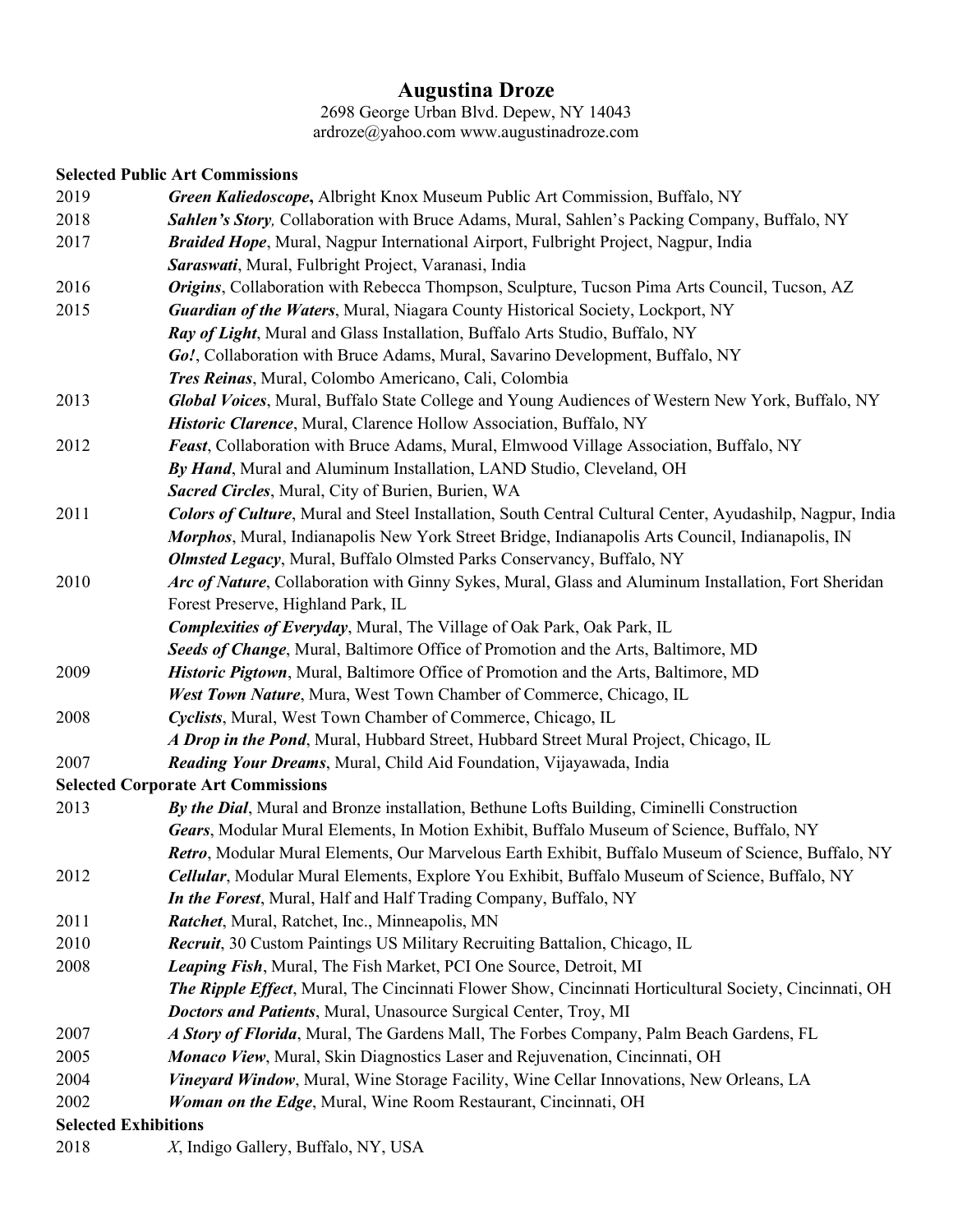|                                            | Solo Exhibition, Puja, Boxheart Gallery, Pittsburgh, PA, USA                                                                                                      |
|--------------------------------------------|-------------------------------------------------------------------------------------------------------------------------------------------------------------------|
|                                            | Almost 17 and #werestillhere, Boxheart Gallery, Pittsburgh, PA, USA                                                                                               |
| 2017                                       | Solo Exhibition, Faces of Hope, Banaras Hindu University, Varanasi, India                                                                                         |
|                                            | ForefrFont, Resource Art at WNED Studio, Buffalo, NY, USA                                                                                                         |
| 2016                                       | Emergent Patterns, Boxheart Gallery, Pittsburgh, PA                                                                                                               |
|                                            | Solo Exhibition, New Works, Addington Gallery, Chicago, IL                                                                                                        |
|                                            | Echo Art Fair Preview, Highline Loft, New York City, NY                                                                                                           |
|                                            | Two Man Show, Force and Will, Workjam Gallery, Beijing, China                                                                                                     |
| 2015                                       | Solo Exhibition, Arrangements, Canisius College Library, Buffalo, NY                                                                                              |
|                                            | Delicate Balance, Castellani Art Museum, Niagara Falls, NY                                                                                                        |
|                                            | Critters, Palette Gallery, Asbury Park, NJ                                                                                                                        |
|                                            | Group Exhibit, Addington Gallery, Chicago, IL                                                                                                                     |
|                                            | Reverberation High Temp, Buffalo, NY                                                                                                                              |
|                                            | Salon: An Exhibition of Everything, Benjamans Gallery, Buffalo, NY                                                                                                |
| 2014                                       | Solo Exhibition, Prodigal Collections, Indigo Gallery, Buffalo, NY                                                                                                |
|                                            | Barge, Birchfield Penney Art Center, Buffalo, NY                                                                                                                  |
| 2013                                       | Summer in the City, Indigo Gallery, Buffalo, NY                                                                                                                   |
|                                            | Members Show, Big Orbit Gallery, Buffalo, NY                                                                                                                      |
|                                            | Tell Me I'm Pretty, UB Art Gallery, Buffalo, NY                                                                                                                   |
| 2012                                       | Top of the World, Baltimore Office of Promotion and the Arts, Baltimore, MD                                                                                       |
| 2009                                       | Muralists, Architrouve Gallery, Chicago, IL                                                                                                                       |
| 2008                                       | Group Show, Household Arts, Chicago, IL                                                                                                                           |
| 2003                                       | Group Show, Dalton Gallery, Cincinnati, OH                                                                                                                        |
| 2002                                       | Solo Exhibition, <i>Landscape</i> , International Film Festival, Cincinnati, OH                                                                                   |
| <b>Education</b>                           |                                                                                                                                                                   |
| 2019-Present                               | Doctorate of Creative Art Candidate, University of Southern Queensland, Toowoomba, Australia                                                                      |
| 2015                                       | MFA with honors, University at Buffalo, Buffalo NY                                                                                                                |
| 2012                                       | Post Baccalaureate Courses deans list Buffalo State College, Buffalo, NY                                                                                          |
| 2003                                       | BBA cum laude, Marketing, University of Cincinnati, Cincinnati, OH                                                                                                |
| <b>Teaching Experience</b>                 |                                                                                                                                                                   |
| 2015-Present                               | Art Instructor, Tsinghua International School, Beijing, China                                                                                                     |
| 2013-15                                    | Enrichment Program Instructor, University at Buffalo (at Futures Academy), Buffalo, NY                                                                            |
| 2012-15                                    | TA Instructor, Adjunct Professor, University at Buffalo, Buffalo, NY                                                                                              |
| 2010-11                                    | Art Instructor, Art Institute of Arcadia, Arcadia, CA                                                                                                             |
| 1999- Present<br><b>Awards/Residencies</b> | Owner, Augustina Droze Studio (formally incorporated in 2006), Buffalo, NY                                                                                        |
| 2016                                       |                                                                                                                                                                   |
| 2015                                       | Fulbright-Nehru Senior Scholar Winner, Varanasi and Nagpur, India<br>Visiting Artist, Colombo Americano (sponsored by the US Department of State), Cali, Colombia |
| 2015                                       | Lead artist for Greg Lewis Grant project, Lockport, NY                                                                                                            |
| 2013                                       | Lead artist for National Endowment for the Arts Our Town project with City of Buffalo, Young                                                                      |
|                                            | Audiences WNY and Buffalo State College, Buffalo, NY                                                                                                              |
| 2012                                       | Visiting Artist, LAND Studio, Cleveland, OH                                                                                                                       |
|                                            | Visiting Artist, City of Burien, Burien, WA                                                                                                                       |
| 2011                                       | Visiting Artist, South Central Cultural Center, Nagpur, India                                                                                                     |
|                                            | Visiting Artist, Indianapolis Arts Council, Indianapolis, IN                                                                                                      |
|                                            | Visiting Artist, Buffalo Olmsted Parks Conservancy, Buffalo, NY                                                                                                   |
| 2009                                       | Visiting Artist, Baltimore Office of Promotion and the Arts, Baltimore, MA                                                                                        |
| 2007                                       | Visiting Artist, Child Aid Foundation, Vijayawada, India                                                                                                          |
|                                            |                                                                                                                                                                   |